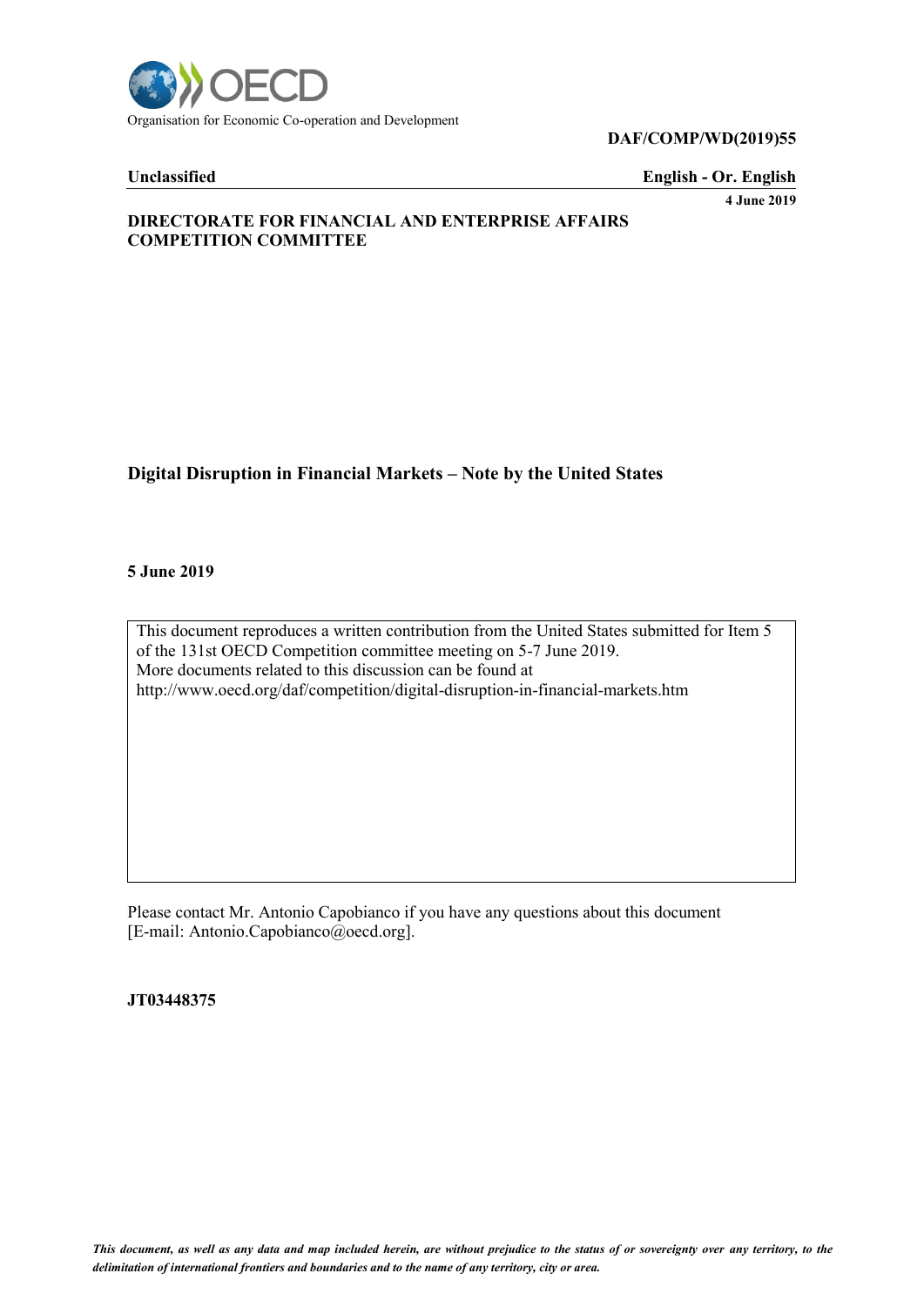# *United States*

## **1. Introduction**

1. The Antitrust Division of the Department of Justice ("DOJ") and the U.S. Federal Trade Commission ("FTC") submit this paper as part of the Competition Committee's review of disruptive innovation involving financial technology. In this paper, we present relevant competition law and policy experiences of the DOJ and FTC as well as relevant aspects of the FTC's consumer protection work. To provide broader context on issues outside the purview of this Committee, we also include views from a U.S. Department of the Treasury report on innovation in financial services and note that there are a number of efforts in other international forums on these issues outside the area of competition law and policy.

## **2. U.S. Treasury Report on Nonbank Financials, Fintech, and Innovation**

2. The term "fintech" describes technology-enabled innovation in financial services that could improve, automate, and result in new business models in financial services. These new technologies generally provide benefits to consumers, such as expanded access to credit and financial services, speed, convenience, security, and reduced cost of services.

3. In July 2018, the U.S. Department of the Treasury released a report entitled "A Financial System That Creates Economic Opportunities: Nonbank Financials, Fintech, and Innovation." The report provides an overview of innovation and regulation in the U.S. financial sector. The 2008 financial crisis altered the competitive environment in the United States for banks and nonbanks to provide financial services.<sup>1</sup> The financial crisis triggered the adoption of hundreds of new regulations that made certain product segments unprofitable for banks.<sup>2</sup> This created opportunities for nonbanks to address unmet consumer demands.<sup>3</sup> At the same time, with the advent and continued progress of artificial intelligence (AI), machine learning, big data analytics, and other technological capabilities, barriers to entry into financial services have declined for a wide range of startups and other technology-based firms.<sup>4</sup> These startups and technology firms leverage their experiences and expertise to compete or partner with traditional financial services providers.<sup>5</sup> Innovation in the financial sector is critical to the U.S. economy. Technological advances in financial services have the potential to expand dramatically access to credit and services

5 *Id.* at 56.

 $\overline{a}$ 

<sup>1</sup> U.S. Dep't of the Treasury, *A Financial System That Creates Economic Opportunities: Nonbank Financials, Fintech, and Innovation*, July 2018, at 4 [https://home.treasury.gov/sites/default/files/2018-08/A-Financial-System-that-Creates-Economic-](https://home.treasury.gov/sites/default/files/2018-08/A-Financial-System-that-Creates-Economic-Opportunities---Nonbank-Financials-Fintech-and-Innovation.pdf)[Opportunities---Nonbank-Financials-Fintech-and-Innovation.pdf.](https://home.treasury.gov/sites/default/files/2018-08/A-Financial-System-that-Creates-Economic-Opportunities---Nonbank-Financials-Fintech-and-Innovation.pdf)

<sup>2</sup> *Id.* at 4.

<sup>3</sup> *Id.* at 5.

<sup>4</sup> *Id.* at 5.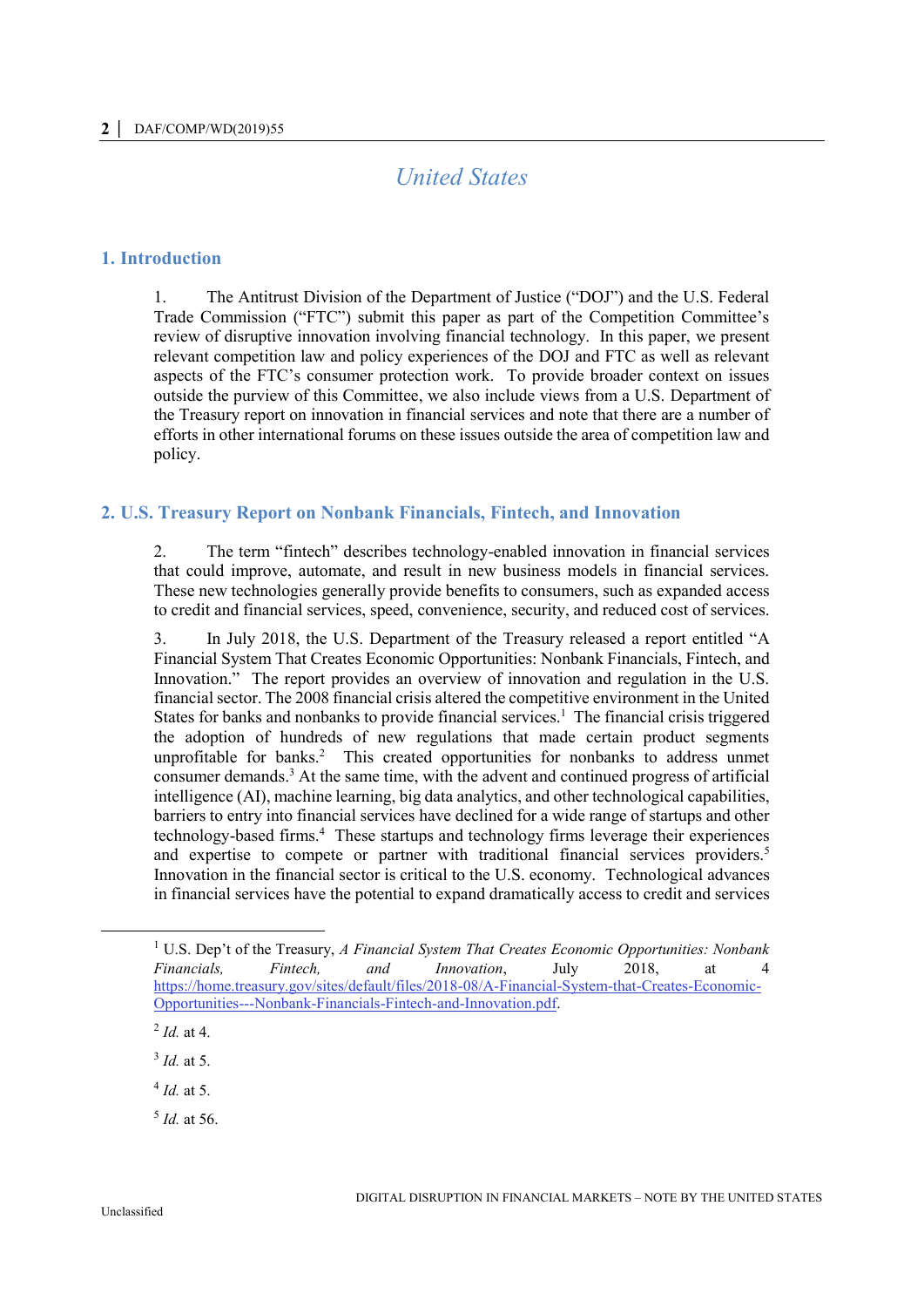for underserved individuals and small businesses; provide improved speed, convenience, and security of using financial services; and reduce the cost of services and increased operational efficiencies.<sup>6</sup>

4. As the report emphasized, innovation is the hallmark of a competitive economy, but it can create challenges for regulators trying to keep pace with a rapidly evolving industry.<sup>7</sup> In the United States, the financial services and activities of traditional banks and nonbank firms are regulated differently.<sup>8</sup> Generally, banks operate within a largely federal regulatory regime, which provides for greater regulatory uniformity and efficiency on some dimensions.<sup>9</sup> The federal banking regulations are largely structured to ensure the safety and soundness of the banks and are heavily focused on bank-specific activities.<sup>10</sup> Nonbank financial services firms, on the other hand, are generally regulated by the states.<sup>11</sup> State financial regulators' authorities over the nonbank firms can include firm licensing requirements, safety and soundness regulation, product limitations, interest rate limits, and enforcement authority for violations of state and federal laws.<sup>12</sup> Due to a state-based regulatory regime, some nonbank firms with a national footprint have raised concerns about the difficulty of compliance across a fragmented state-regulatory landscape.<sup>13</sup> Some have called for the modernization of financial regulations to support innovations while maintaining strong consumer and investor protections and safe-guarding the financial system.<sup>14</sup> The report concluded that these regulatory responses should promote innovation in financial technology while maintain a level playing field for financial system participants.

5. The report also cites a number of initiatives at U.S. financial regulators on innovation in financial services and outlines efforts to address financial innovation in other international forums with mandates that encompass those issues.<sup>15</sup>

 $\overline{a}$ 

9 *Id.* at 65.

<sup>10</sup> *Id.* at 65.

<sup>6</sup> *Id.* at 7.

<sup>7</sup> Note by United States, OECD, *Hearing On Disruptive Innovation*, Jun. 19, 2015, *available at* [https://www.justice.gov/atr/file/823886/download.](https://www.justice.gov/atr/file/823886/download)

<sup>8</sup> U.S. Dep't of the Treasury, *A Financial System That Creates Economic Opportunities: Nonbank Financials, Fintech, and Innovation*, July 2018, at 63 [https://home.treasury.gov/sites/default/files/2018-08/A-Financial-System-that-Creates-Economic-](https://home.treasury.gov/sites/default/files/2018-08/A-Financial-System-that-Creates-Economic-Opportunities---Nonbank-Financials-Fintech-and-Innovation.pdf)[Opportunities---Nonbank-Financials-Fintech-and-Innovation.pdf.](https://home.treasury.gov/sites/default/files/2018-08/A-Financial-System-that-Creates-Economic-Opportunities---Nonbank-Financials-Fintech-and-Innovation.pdf)

<sup>11</sup> *Id.* at 63.

<sup>12</sup> *Id.* at 63.

<sup>13</sup> *Id.* at 65.

<sup>14</sup> *Id.* at 9.

<sup>15</sup> *See, e.g.*, *id.* at 169.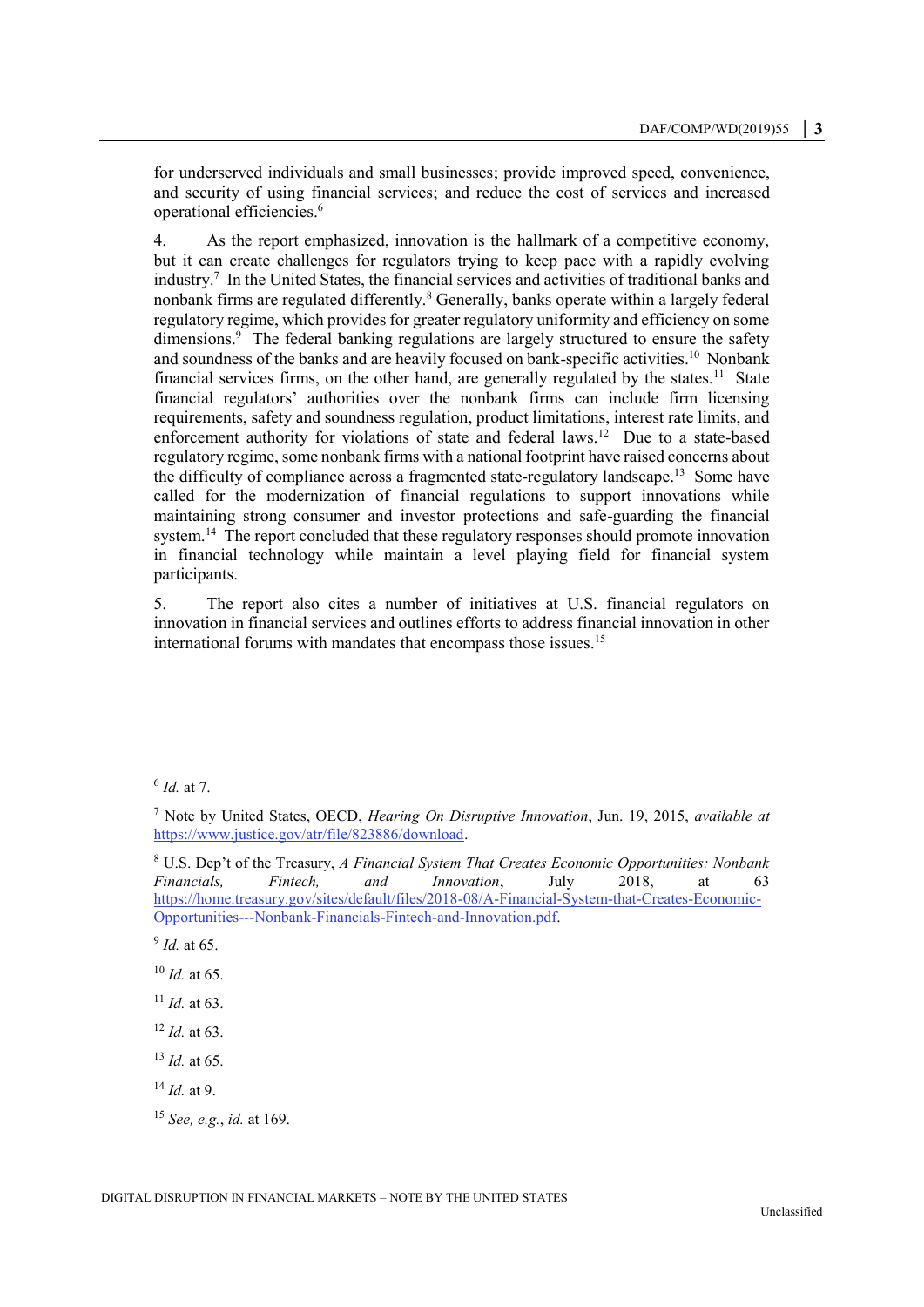# **3. Department of Justice**

6. The Antitrust Division of the Department of Justice ("DOJ"), on several occasions, has conducted competitive analyses that have required it to assess innovations in FinTech. Two significant matters that have implications for FinTech are described below: (1) the TCH Business Review Letter, and (2) *United States v. American Express.*

# **3.1. TCH Business Review Letter.**

7. The DOJ had occasion to consider the competitive effects of a financial technology joint venture arrangement by The Clearing House Payments LLC ("TCH"). TCH, a joint venture of 24 U.S. banks, operates a clearing house and several other payment systems (or "payment rails") to its members and other depository institutions to facilitate transactions among them. In 2016, in response to the Federal Reserve Board's initiative to improve the U.S. payment system (described above), TCH proposed to create a new payment rail that would enable the real-time transfer of funds between depository institutions, called the Real Time Payment System ("RTP"). The venture requested a statement of the Department's enforcement intentions with respect to the creation of RTP pursuant to the Antitrust Division's business review process.<sup>16</sup>

8. The Division's business review procedure allows individuals to request that the Department issue a statement as to whether it currently intends to challenge the described proposed action under the antitrust laws. *See* 28 C.F.R. § 50.6. This procedure provides a way for businesses to determine how the Division may respond to proposed joint ventures or other business conduct, thus providing greater certainty to businesses as they undertake innovative and other procompetitive actions. It also provides a vehicle for the Division to prospectively share its analytic framework and expand the public's understanding of competition issues, thus providing private sector actors more broadly with greater notice, clarity, and confidence.<sup>17</sup>

9. Based on the information TCH provided, the Division issued a favorable business review letter.<sup>18</sup> TCH indicated that it would create and operate RTP, which would, provide for real-time funds transfers between depository institutions for payroll and other scheduled transfers and thus enable depository institutions to offer faster fund transfers for their enduser customers. According to TCH, RTP would not interfere with the continued use and operation of existing payment rails, including automated clearing houses, wire, and check clearing houses..

10. The Division concluded that the RTP system could yield significant procompetitive benefits, including the introduction of a new, faster payment rail that reduced banks' and payment service providers' risks in providing those services, to the benefit of

 $\overline{a}$ 

<sup>&</sup>lt;sup>16</sup> Letter from Richard Taffet, Esq., Morgan, Lewis & Bockius LLP, to Renata Hesse, Acting Assistant Att'y Gen., U.S. Dep't of Justice (Oct. 11, 2016) available at <https://www.justice.gov/atr/page/file/998216/download>[Hereinafter, Request]; *see also* Letter from Richard Taffet to Stephanie Beckett, Att'y Advisor, U.S. Dep't of Justice (Jan. 10, 2017).

<sup>&</sup>lt;sup>17</sup> DOJ reserves the right to challenge the proposed action under the antitrust laws if the actual operation of the proposed conduct proves to be anticompetitive in purpose or effect.

<sup>&</sup>lt;sup>18</sup> Letter from Andrew Finch, Acting Assistant Att'y Gen., U.S. Dep't of Justice, to Richard Taffet, Morgan, Lewis & Bockius LLP (September 21, 2017) *available at* <https://www.justice.gov/atr/page/file/998201/download>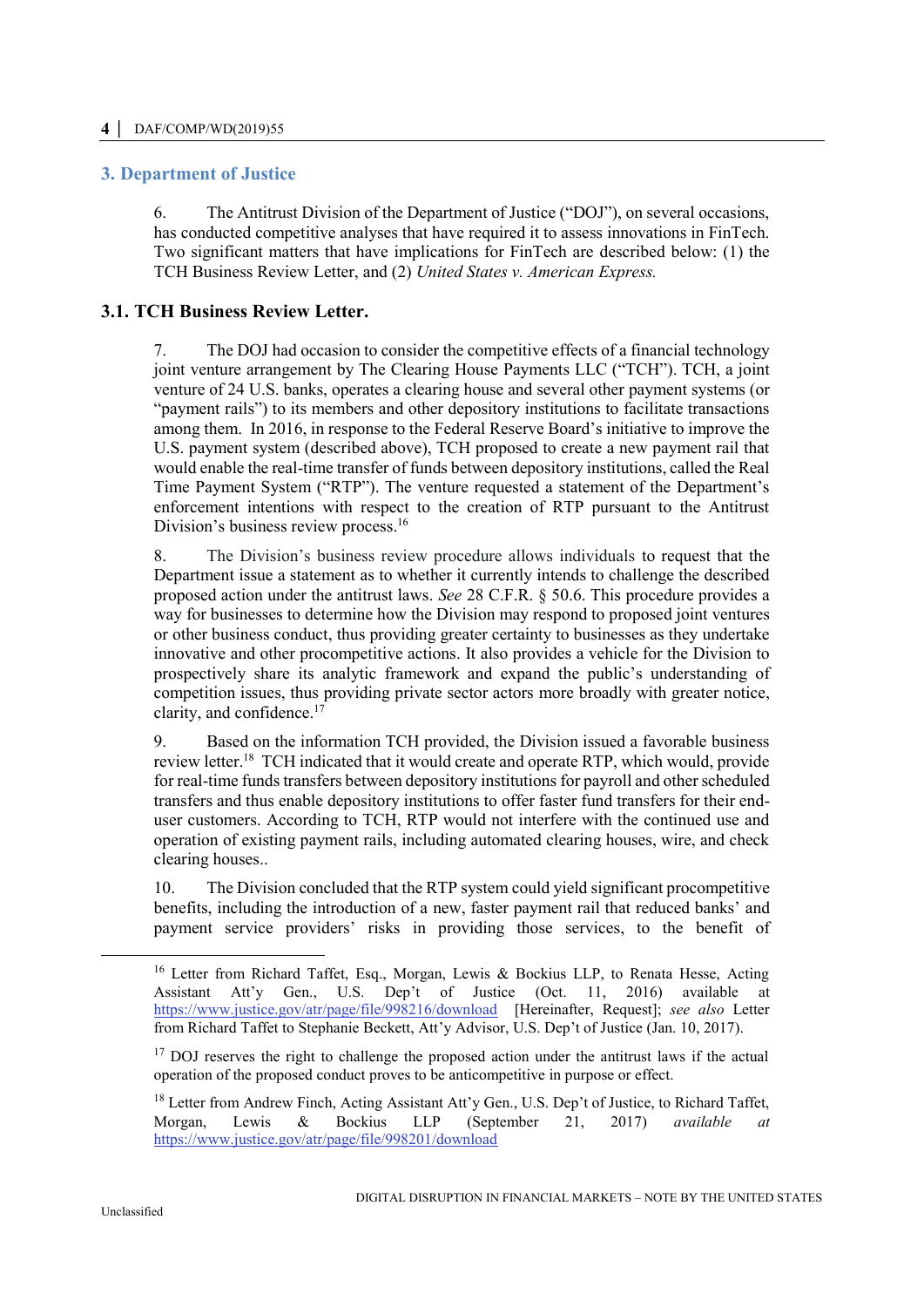consumers. The Division noted that, although many collaborations among significant competitors, such as TCH, have some potential to harm competition, none of TCH's proposed rules seemed to limit rival banks' ability to access RTP in an anticompetitive way; nor was there evidence that TCH was likely to use RTP to harm the rivals of TCH's member banks. DOJ indicated, therefore, that it had no present intention to take antitrust enforcement action against TCH's proposal.

#### **3.2. United States v. American Express.**

11. In 2010, the United States, 18 states, as well as a several groups of merchants in separate private actions, filed lawsuits against American Express Company challenging anti-steering provisions in its contracts with merchants that accepted American Express credit cards as violating the antitrust laws. *See United States v. Am. Exp. Co.*, 88 F. Supp. 3d 143, 218 (E.D.N.Y. 2015), *rev'd and remanded sub nom. United States v. Am. Express Co.*, 838 F.3d 179 (2d Cir. 2016), *aff'd sub nom. Ohio v. Am. Express Co.*, 138 S. Ct. 2274 (2018). Although the plaintiffs' main allegations in the cases did not involve FinTech as defined in this paper—the allegations focused on the effect of these provisions on competition between rival credit card networks—competition from innovative payment forms was also at issue. For different reasons, both plaintiffs and the defendant pointed to various new payment forms to support their arguments. The plaintiffs argued that the antisteering provisions made it difficult for several new "merchant-owned payment solutions"—including "a new payment platform that would operate on customers' mobile devices and significantly reduce the participating merchants' payment processing costs" to gain share by offering merchants low prices. *United States v. Am. Exp. Co.*, 88 F. Supp. 3d 143, 218 (E.D.N.Y. 2015). The district court expressed some skepticism regarding this theory, but it did give it some weight, finding that "novel payment solutions . . . potentially may inject greater diversification into the network services industry." *Id.* at 218. For its part, American Express argued that the rise of various mobile payment options for consumers—including Square and Google Wallet—meant that the plaintiffs had defined the relevant market too narrowly to focus only on competition between credit card networks. The district court did not follow the defendant's invitation to broaden the relevant market because it viewed these new products, which work on top of a traditional payment network such as a credit or debit card or an automated clearing house (ACH), more as complements than substitutes to credit cards. The court did, however, accept that "electronic wallets like PayPal and Square are recognized by American Express to present unique competitive challenges to its business" because "their services have proven effective at steering customers to debit and ACH and that they interrupt the typically direct relationship between Amex and its cardholders." *Id.* at 190.

12. The Second Circuit reversed the district court's ruling for the plaintiffs, holding that the district court erred in not defining the relevant market to include both sides of the two-sided payment platform—the merchants who accept credit cards and the cardholders who use them for their purchases. *See United States v. Am. Express Co.*, 838 F.3d 179, 197 (2d Cir. 2016), *aff'd sub nom. Ohio v. Am. Express Co.*, 138 S. Ct. 2274 (2018). On a petition for certiorari filed by the plaintiff states, the Supreme Court upheld the Second Circuit's holding that the relevant market had to include both the merchant and the cardholder sides of the credit card platform. *See Ohio v. Am. Express Co.*, 138 S. Ct. 2274, 2286 (2018).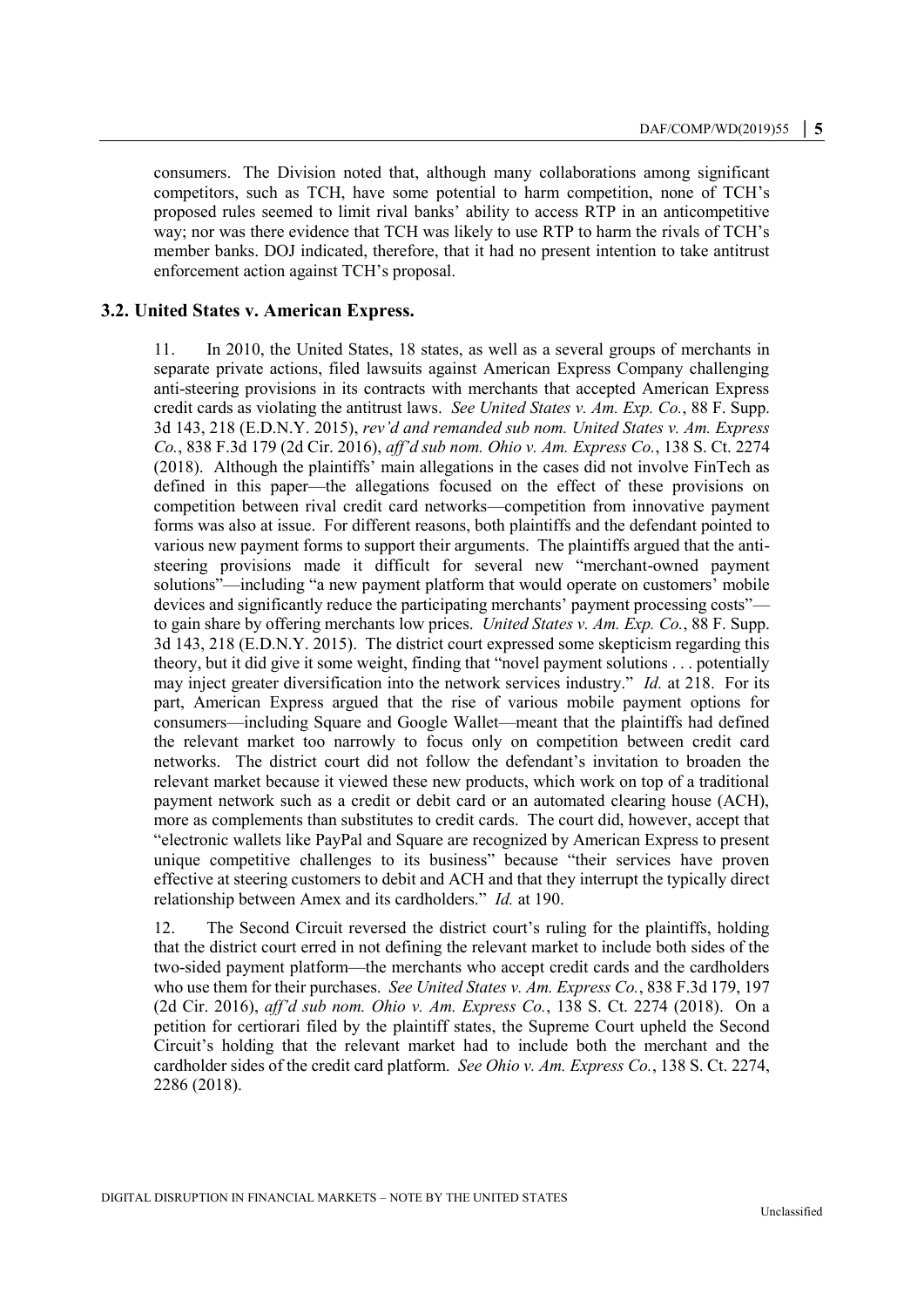# **3.3. Department of Justice Policies.**

13. On several occasions, DOJ leaders have expressed the importance of sound competition policy in promoting innovation and competition in financial technology. On March 14, 2019, Assistant Attorney General Makan Delrahim delivered a Keynote Address at the National Diversity Coalition Town Hall Meeting. In his speech, AAG Delrahim noted that the antitrust laws have an important role to play in ensuring that entrepreneurs and small businesses can take advantage of market opportunities. He also highlighted examples of financial applications such as Kabbage and Square to explain how innovations in small businesses' ability to access capital and process payments have benefitted competition. By ensuring that market conditions permit competition on the merits, the Antitrust Division can lay the groundwork for fair competition, while fostering the opportunity for disruptive innovation. *See* [https://www.justice.gov/opa/speech/assistant](https://www.justice.gov/opa/speech/assistant-attorney-general-makan-delrahim-delivers-keynote-address-national-diversity)[attorney-general-makan-delrahim-delivers-keynote-address-national-diversity.](https://www.justice.gov/opa/speech/assistant-attorney-general-makan-delrahim-delivers-keynote-address-national-diversity)

14. On May 2, 2018, Principal Deputy Assistant Attorney General Andrew Finch delivered remarks at the event, "Antitrust in the Financial Sector: Hot Issues & Global Perspectives." In his remarks, PDAAG Finch described some of the similarities and differences between antitrust enforcement in the financial sector and in other industries. Among the similarities, PDAAG Finch explained that where competitors agree to restrict competition between them, whether or not they use advanced technology like online trading platforms or algorithms, they violate the antitrust laws. He stated that the agreement to fix prices is the illegal act; the means through which the agreement is carried out is less important. Among the differences between the financial sector and other industries, PDAAG Finch noted that, because employees of banks and financial companies often need to interact with each other and often have significant autonomy to do their work, financial companies may find it more challenging to detect and prevent instances in which their employees contact competitors to reach collusive agreements. *See*  [https://www.justice.gov/opa/speech/principal-deputy-assistant-attorney-general-andrew](https://www.justice.gov/opa/speech/principal-deputy-assistant-attorney-general-andrew-finch-delivers-remarks-antitrust)[finch-delivers-remarks-antitrust.](https://www.justice.gov/opa/speech/principal-deputy-assistant-attorney-general-andrew-finch-delivers-remarks-antitrust)

15. On December 13, 2017, Deputy Assistant Attorney General Barry Nigro delivered remarks at The Capitol Forum and CQ's Fourth Annual Tech, Media & Telecom Competition Conference. In his remarks, DAAG Nigro discussed the application of antitrust principles to markets in which data is an important asset and there are network effects. In its merger analysis, he explained that the Antitrust Division investigates any potential lessening of competition that may result from the acquisition of important data, either because the transaction combines substitutable datasets or because it transfers control of critical data on which the acquiring firm's competitors depend and for which there are inadequate alternatives. Aside from a merger context, he explained that U.S. antitrust law generally does not impose a unilateral duty to share one's assets with competitors. While data assets and network effects are facts about the competitive landscape that the Division considers in its antitrust analysis, existing antitrust tools have been adequate to address these issues in the past and remain adequate. *See* [https://www.justice.gov/opa/speech/deputy-assistant-attorney-general-barry-nigro](https://www.justice.gov/opa/speech/deputy-assistant-attorney-general-barry-nigro-delivers-remarks-capitol-forum-and-cqs)[delivers-remarks-capitol-forum-and-cqs.](https://www.justice.gov/opa/speech/deputy-assistant-attorney-general-barry-nigro-delivers-remarks-capitol-forum-and-cqs) As the remarks of DOJ leaders make clear, competition law enforcement must strike a careful balance, in financial services as in other sectors, to allow innovation to flourish while remaining vigilant to protect competition against anticompetitive actions.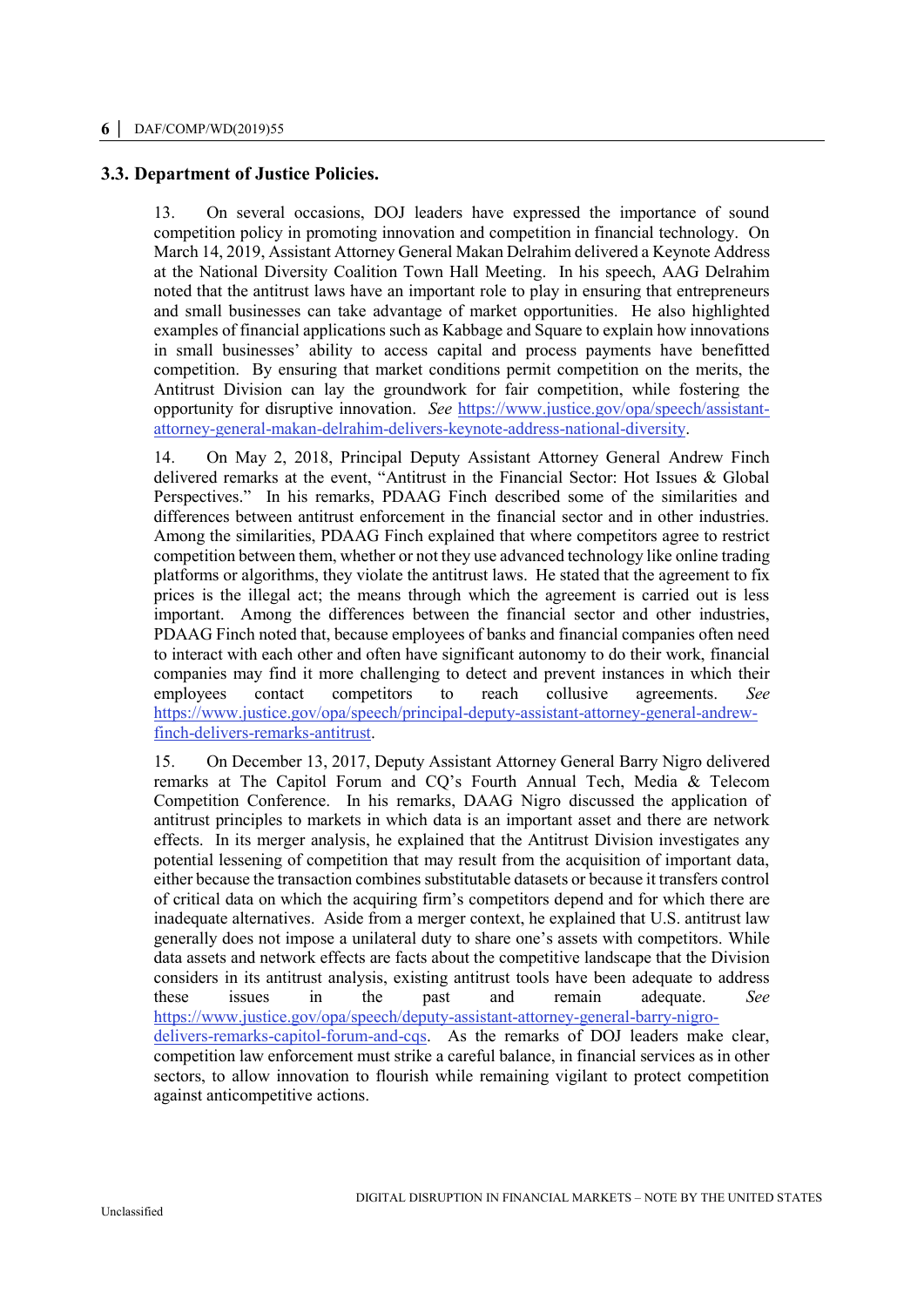#### **4. Federal Trade Commission**

 $\overline{a}$ 

16. The Federal Trade Commission ("FTC") is keenly aware that innovations in financial technologies provide benefits to consumers and businesses,<sup>19</sup> including with respect to how consumers share, spend, and raise money. As previously noted, financial technologies also can lower costs, improve efficiency, expand access to services, and enhance convenience. At the same time, it is important to consumers that FinTech companies, like other businesses, follow baseline consumer protection principles (e.g., avoid deceptive advertising claims, not charge or debit bank accounts without required authorization, protect privacy and data security, etc.). A regulatory environment that provides for the presence and effective enforcement of core consumer protection principles also helps to increase customer confidence in FinTech products and services, and thus help with the wider adoption of FinTech.

17. The FTC's work in this area, both on enforcement and policy, illustrates the wide range of FinTech products and services, and also the wide range of businesses involved as FinTech providers. Thus the agency's "FinTech Forums" and related events, with stakeholder input, addressed such issues as artificial intelligence and the provision of financial services; blockchain for payments and contracts; crowdfunding; peer-to-peer payments; non-bank marketplace lenders; mobile payments; and online loans and alternative financial products for small businesses. The FTC has organized information about its FinTech activities both on a business guidance webpage[, https://www.ftc.gov/tips](https://www.ftc.gov/tips-advice/business-center/credit-and-finance/fintech)[advice/business-center/credit-and-finance/fintech,](https://www.ftc.gov/tips-advice/business-center/credit-and-finance/fintech) and on a media resource page, [https://www.ftc.gov/news-events/media-resources/consumer-finance/financial](https://www.ftc.gov/news-events/media-resources/consumer-finance/financial-technology)[technology.](https://www.ftc.gov/news-events/media-resources/consumer-finance/financial-technology) The FTC's FinTech policy activities and enforcement actions have reinforced the agency's view that consumers benefit both from business innovation and from being

properly informed about their choices. A summary of this work, including recent FTC enforcement actions, is included as an appendix to this submission.

<sup>19</sup> For recent FTC speeches on antitrust issues in the financial sector, *see*, *e.g.*, *Antitrust in the Financial Sector*, Remarks at Concurrences by Bruce D. Hoffman, Acting Director of the Bureau of Competition (May 2, 2018), *available at* [https://www.ftc.gov/system/files/documents/public\\_statements/1408262/hoffman\\_-](https://www.ftc.gov/system/files/documents/public_statements/1408262/hoffman_-_antitrust_in_the_financial_sector_5-2-18.pdf) [\\_antitrust\\_in\\_the\\_financial\\_sector\\_5-2-18.pdf;](https://www.ftc.gov/system/files/documents/public_statements/1408262/hoffman_-_antitrust_in_the_financial_sector_5-2-18.pdf) *Opening Remarks by Noah Joshua Phillips*, Federal Trade Commissioner, at FTC Hearing #8: Competition and Consumer Protection in the 21st Century Corporate Governance, Institutional Investors, and Common Ownership (December 6, 2018), *available at* [https://www.ftc.gov/system/files/documents/public\\_statements/1454690/phillips\\_-](https://www.ftc.gov/system/files/documents/public_statements/1454690/phillips_-_ftc_hearing_8_opening_remarks_12-6-18.pdf) [\\_ftc\\_hearing\\_8\\_opening\\_remarks\\_12-6-18.pdf;](https://www.ftc.gov/system/files/documents/public_statements/1454690/phillips_-_ftc_hearing_8_opening_remarks_12-6-18.pdf) *Prepared Remarks of Rohit Chopra*, Federal Trade Commissioner at FTC Hearing #8: Competition and Consumer Protection in the 21st Century (December 6, 2018), *available at*  [https://www.ftc.gov/system/files/documents/public\\_statements/1432481/remarks\\_of\\_commissione](https://www.ftc.gov/system/files/documents/public_statements/1432481/remarks_of_commissioner_chopra_at_ftc_hearing_on_corporate_governance.pdf) [r\\_chopra\\_at\\_ftc\\_hearing\\_on\\_corporate\\_governance.pdf;](https://www.ftc.gov/system/files/documents/public_statements/1432481/remarks_of_commissioner_chopra_at_ftc_hearing_on_corporate_governance.pdf) and *Taking Stock: Assessing Common Ownership*, Noah Joshua Phillips, Federal Trade Commissioner (June 1, 2018), *available at*  [https://www.ftc.gov/system/files/documents/public\\_statements/1382461/phillips\\_](https://www.ftc.gov/system/files/documents/public_statements/1382461/phillips_-_taking_stock_6-1-18_0.pdf) taking stock  $6-1-18$  0.pdf.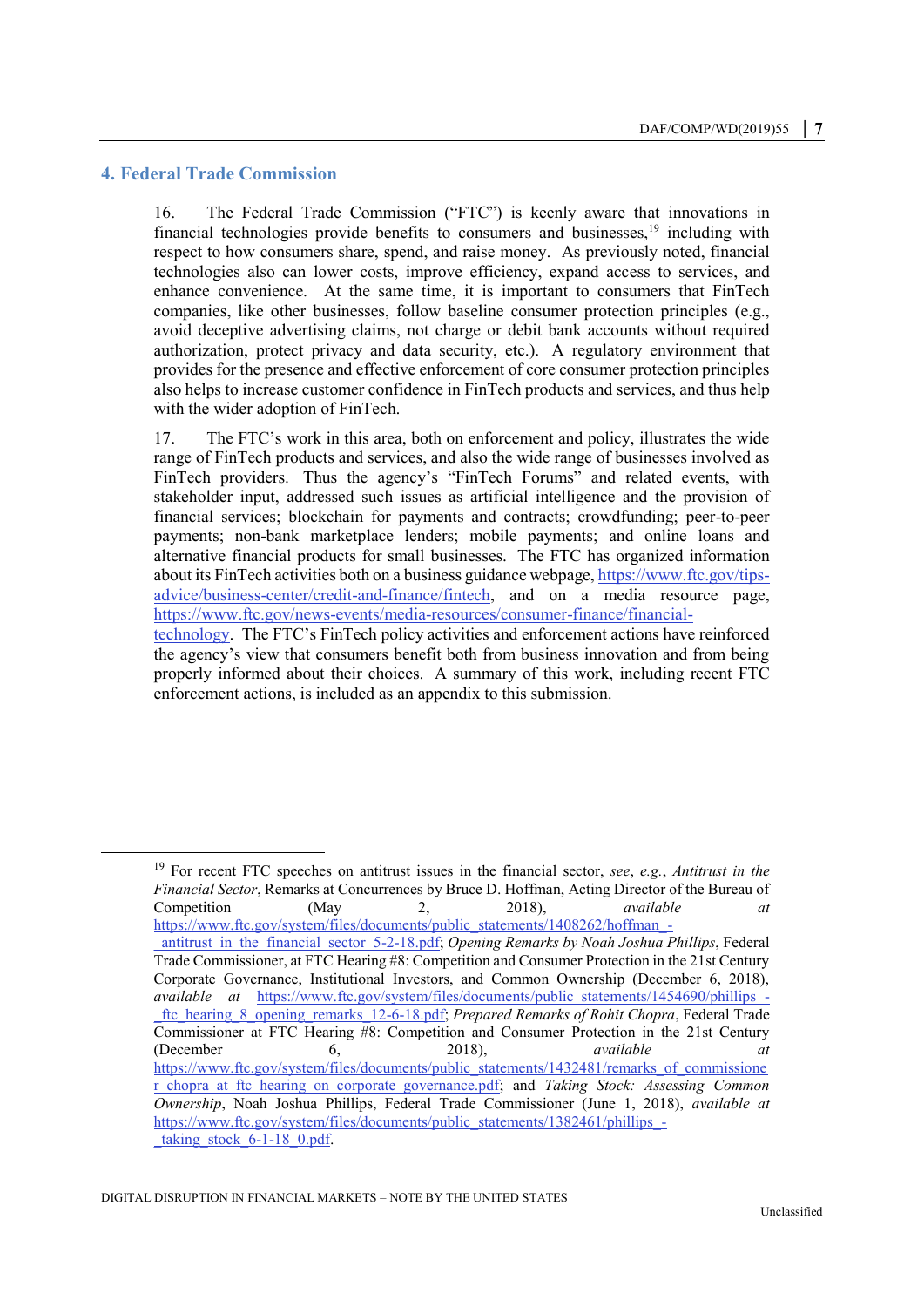# **APPENDIX - FTC FinTech Policy Activities and Enforcement Actions**

As consumer interest in cryptocurrencies like bitcoin has grown, scammers have become more active in this area. In response, the FTC has worked to educate consumers and businesses about cryptocurrencies, and filed enforcement actions to hold fraudsters accountable.

- 1. In the 2018 *Bitcoin Funding Team* case, the FTC obtained preliminary relief against defendants who promoted deceptive money-making chain referral schemes that falsely promised participants could earn large returns by paying cryptocurrency such as bitcoin to enroll. *See* [https://www.ftc.gov/news-events/press](https://www.ftc.gov/news-events/press-releases/2018/03/ftc-shuts-down-promoters-deceptive-cryptocurrency-schemes)[releases/2018/03/ftc-shuts-down-promoters-deceptive-cryptocurrency-schemes](https://www.ftc.gov/news-events/press-releases/2018/03/ftc-shuts-down-promoters-deceptive-cryptocurrency-schemes)
- 2. In an earlier matter, *Butterfly Labs* (2014-16), the FTC brought suit against an operation that deceptively marketed bitcoin mining machines that often arrived damaged or were delivered so late that the technology was obsolete. *See* [https://www.ftc.gov/news-events/press-releases/2016/02/operators-bitcoin](https://www.ftc.gov/news-events/press-releases/2016/02/operators-bitcoin-mining-operation-butterfly-labs-agree-settle)[mining-operation-butterfly-labs-agree-settle](https://www.ftc.gov/news-events/press-releases/2016/02/operators-bitcoin-mining-operation-butterfly-labs-agree-settle)
- 3. In another FTC case, an app company allegedly claimed that its "Prized" mobile phone app was a rewards program, but in fact, the app used devices' computing resources to "mine" for virtual currencies like DogeCoin, LiteCoin and QuarkCoin. See [https://www.ftc.gov/news-events/press-releases/2015/06/app-developer](https://www.ftc.gov/news-events/press-releases/2015/06/app-developer-settles-ftc-new-jersey-charges-it-hijacked)[settles-ftc-new-jersey-charges-it-hijacked](https://www.ftc.gov/news-events/press-releases/2015/06/app-developer-settles-ftc-new-jersey-charges-it-hijacked)
- 4. The FTC has also undertaken outreach and education efforts regarding cryptocurrencies. On June 25, 2018, the agency hosted a public workshop to examine how scammers are exploiting public interest in cryptocurrencies and to discuss ways to empower and protect consumers. In March 2017, the FTC hosted a public FinTech Forum (one of three in a series on financial technologies) focused in part on blockchain technology. *See* [https://www.ftc.gov/news](https://www.ftc.gov/news-events/blogs/business-blog/2017/02/third-fintech-forum-discuss-artificial-intelligence)[events/blogs/business-blog/2017/02/third-fintech-forum-discuss-artificial](https://www.ftc.gov/news-events/blogs/business-blog/2017/02/third-fintech-forum-discuss-artificial-intelligence)[intelligence](https://www.ftc.gov/news-events/blogs/business-blog/2017/02/third-fintech-forum-discuss-artificial-intelligence)

Beyond the agencies' recent efforts to stop cryptocurrency scams, the FTC has also worked to protect consumers in other areas, including those involving Crowdfunding, Peer-to-Peer Payment Systems, and Payment Processors:

- 1. The FTC has pursued enforcement involving Crowdfunding, the process by which companies and individuals raise money from the public to fund new products, projects or individual needs. Thus in May 2019 the FTC took legal action against the operator of a deceptive crowdfunding scheme who told consumers he was raising money to develop a high-tech backpack and other products, but failed to deliver any of the products and instead used much of the funds for himself. *See*  [https://www.ftc.gov/news-events/press-releases/2019/05/ftc-charges-operator](https://www.ftc.gov/news-events/press-releases/2019/05/ftc-charges-operator-crowdfunding-scheme)[crowdfunding-scheme.](https://www.ftc.gov/news-events/press-releases/2019/05/ftc-charges-operator-crowdfunding-scheme) The FTC brought its first crowdfunding case in 2015. *See* [https://www.ftc.gov/news-events/press-releases/2015/06/crowdfunding-project](https://www.ftc.gov/news-events/press-releases/2015/06/crowdfunding-project-creator-settles-ftc-charges-deception)[creator-settles-ftc-charges-deception.](https://www.ftc.gov/news-events/press-releases/2015/06/crowdfunding-project-creator-settles-ftc-charges-deception)
- 2. The agency has also pursued enforcement in cases involving payment processing. In May 2019, the FTC entered a settlement agreement with the payment processor Allied Wallet for allegedly processing payments for merchants that were engaged in fraud – including several entities that were subject to law enforcement action by the FTC and SEC. In its complaint, the FTC alleged that Allied Wallet helped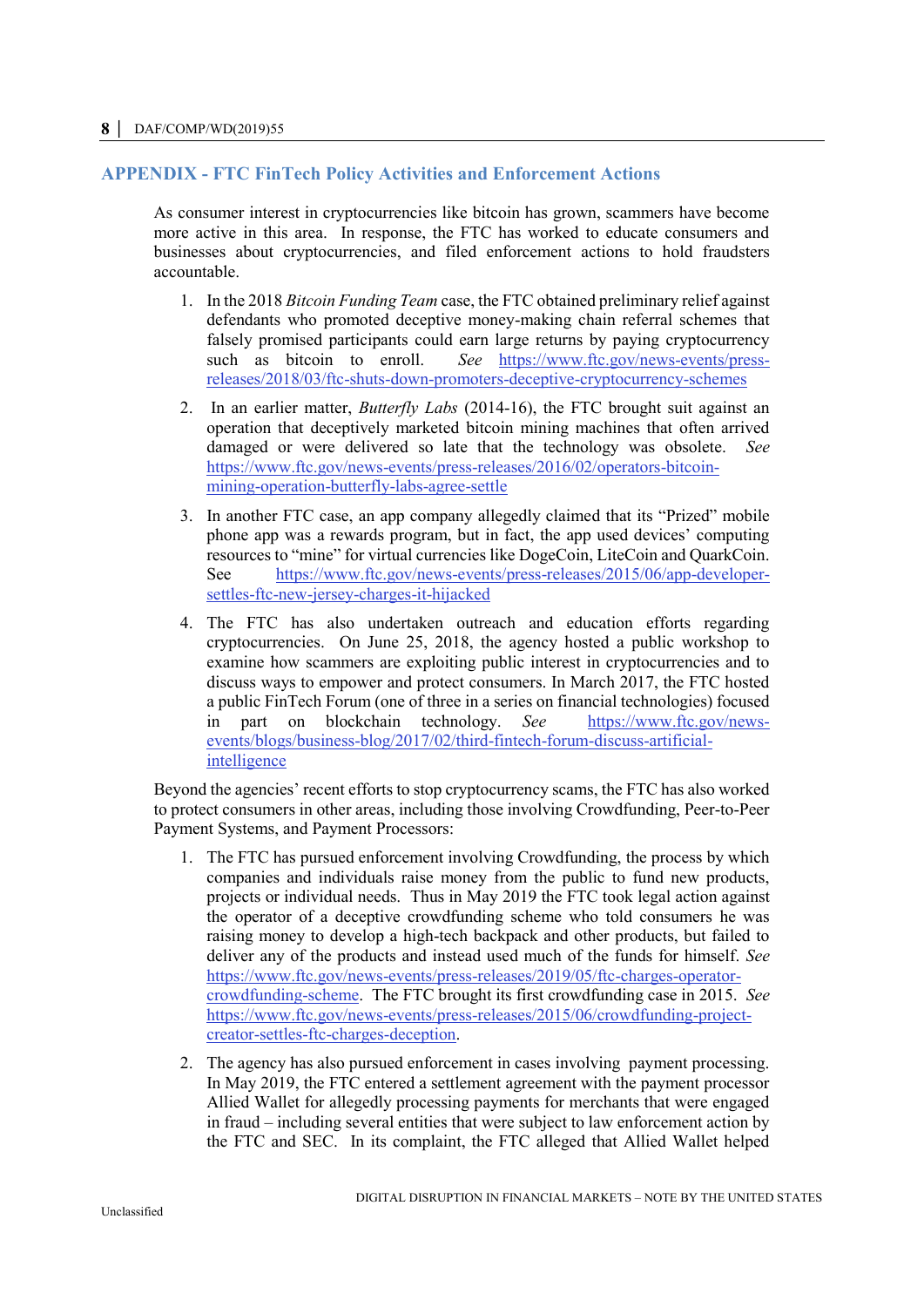merchants hide scams from banks and credit card networks by creating fake foreign shell companies, submitting dummy websites and other false information to banks, and actively evading card network fraud prevention systems. The stipulated final order prohibits the company from processing payments for certain categories of merchants, and imposes stringent monitoring requirements and a \$110 million equitable monetary judgement. *See* [https://www.ftc.gov/news-events/press](https://www.ftc.gov/news-events/press-releases/2019/05/operators-payment-processing-firm-settle-charges-assisting)[releases/2019/05/operators-payment-processing-firm-settle-charges-assisting](https://www.ftc.gov/news-events/press-releases/2019/05/operators-payment-processing-firm-settle-charges-assisting)

- 3. As to peer-to-peer payment systems, in May 2018, the FTC issued a final order against PayPal/Venmo to resolve allegations that it misled consumers by notifying them that funds they received were available to transfer to their bank accounts, without disclosing that funds could still be frozen or removed when Venmo reviewed the consumers' underlying transactions. The agency also alleged that the company misled consumers about privacy and data security protections and violated the Gramm-Leach-Bliley Act's Safeguards and Privacy Rules. *See* https://www.ftc.gov/news-events/blogs/business-blog/2018/02/venmo-settlementaddresses-availability-funds-privacy
- 4. In addition to its law enforcement efforts, the FTC held a FinTech Forum, in October 2016, that discussed consumer protection issues associated with both crowdfunding and peer-to-peer payment systems. *See* [https://www.ftc.gov/news](https://www.ftc.gov/news-events/events-calendar/2016/10/fintech-series-crowdfunding-peer-peer-payments)[events/events-calendar/2016/10/fintech-series-crowdfunding-peer-peer-payments](https://www.ftc.gov/news-events/events-calendar/2016/10/fintech-series-crowdfunding-peer-peer-payments)

The FTC has also worked to protect consumers in the online lending marketplace:

- 1. In 2016, the FTC obtained its largest litigated outcome, a \$1.3-billion judgment, against AMG Services, an online lending company conducting a payday lending scheme. Although portions of the case remain on appeal, in June 2018 the FTC and DOJ obtained \$505 million in settlements for consumers in connection with related civil and criminal cases. In its initial complaint, the FTC charged the defendants with deceptively marketing payday loans by claiming that they would only charge consumers for the amount that they borrowed plus a one-time fee. Instead, the defendants automatically renewed consumers' loans and made additional finance charges at each renewal – causing consumers' debts to balloon. *See*  [https://www.ftc.gov/news-events/press-releases/2018/06/statement-ftc-chairman](https://www.ftc.gov/news-events/press-releases/2018/06/statement-ftc-chairman-simons-dojs-remitting-more-500-million-ftc)[simons-dojs-remitting-more-500-million-ftc](https://www.ftc.gov/news-events/press-releases/2018/06/statement-ftc-chairman-simons-dojs-remitting-more-500-million-ftc)
- 2. The FTC reached a settlement agreement with Avant in April 2019, over allegations that the company [engaged in deceptive and unfair loan servicing practices,](https://www.ftc.gov/system/files/documents/cases/162_3090_avant_llc_proposed_stipulated_order_4-15-19.pdf) such as imposing unauthorized charges on consumers' accounts and unlawfully requiring consumers to consent to automatic payments from their bank accounts. Avant offers unsecured installment loans for consumers through its website. The FTC charged that in many cases, the company falsely advertised that it would accept payments by credit or debit cards, when in fact it rejected these forms of payments. Avant allegedly insisted that the consumers authorized the charges and refused to provide a refund. *See* [https://www.ftc.gov/news-events/press-releases/2019/04/online](https://www.ftc.gov/news-events/press-releases/2019/04/online-lending-company-agrees-settle-ftc-charges-it-engaged)[lending-company-agrees-settle-ftc-charges-it-engaged](https://www.ftc.gov/news-events/press-releases/2019/04/online-lending-company-agrees-settle-ftc-charges-it-engaged)
- 3. In February 2019, the FTC approved a final consent order with online lender SoFi. In the complaint, the FTC alleged that SoFi had misrepresented the amount of money that student loan borrowers would save by refinancing with SoFi. The settlement requires SoFi to have reliable evidence for any of its savings claims. *See*